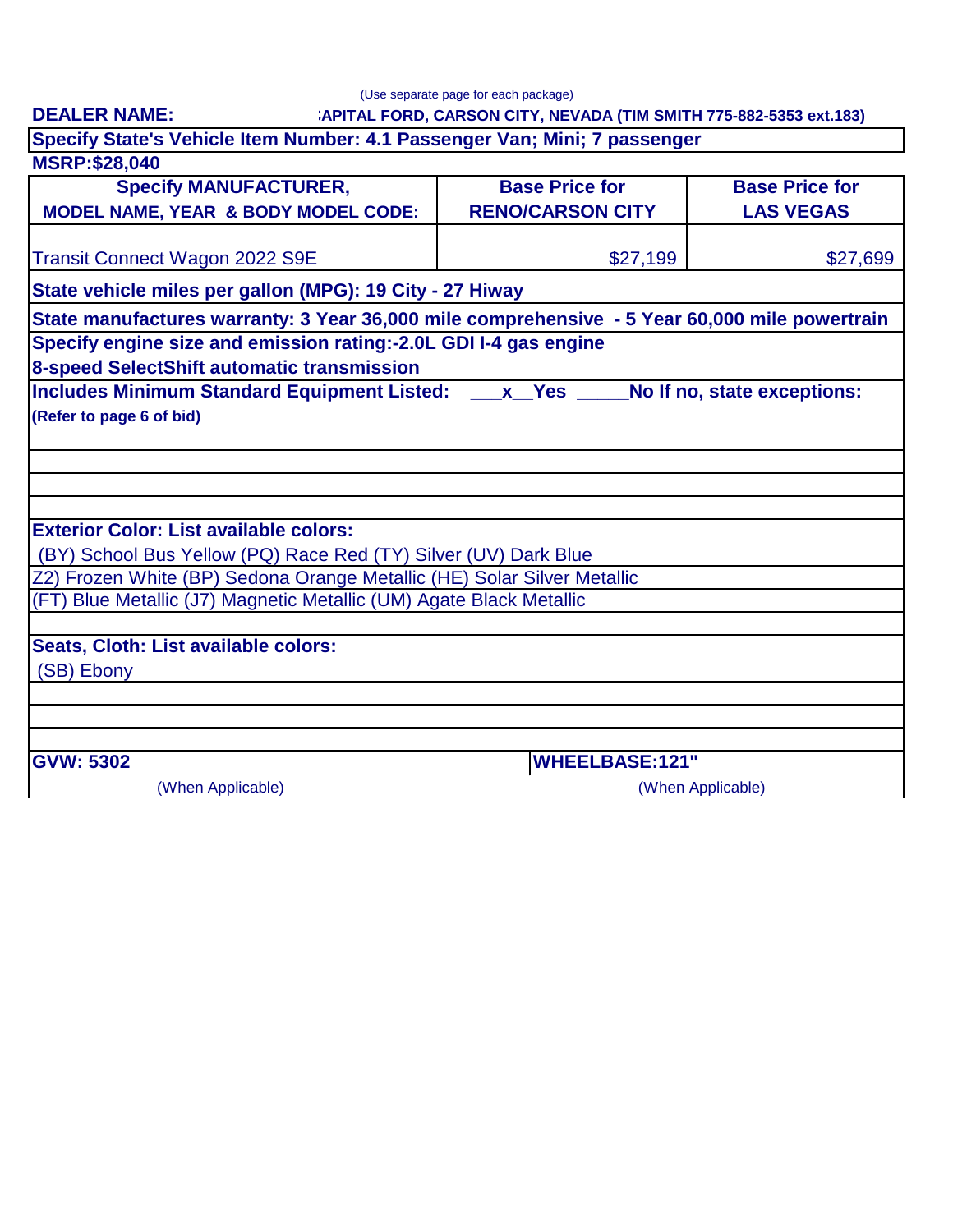### **OPTION PACKAGE PAGE ~ FLEET**

(Use separate page for each package)

**DEALER NAME:** 

**CAPITAL FORD, CARSON CITY, NEVADA (TIM SMITH 775-882-5353 ext.211)**

**XLT=\$2,250 Specify State's Vehicle Item Number: 4.1 Passenger Van; Mini; 7 passenger**